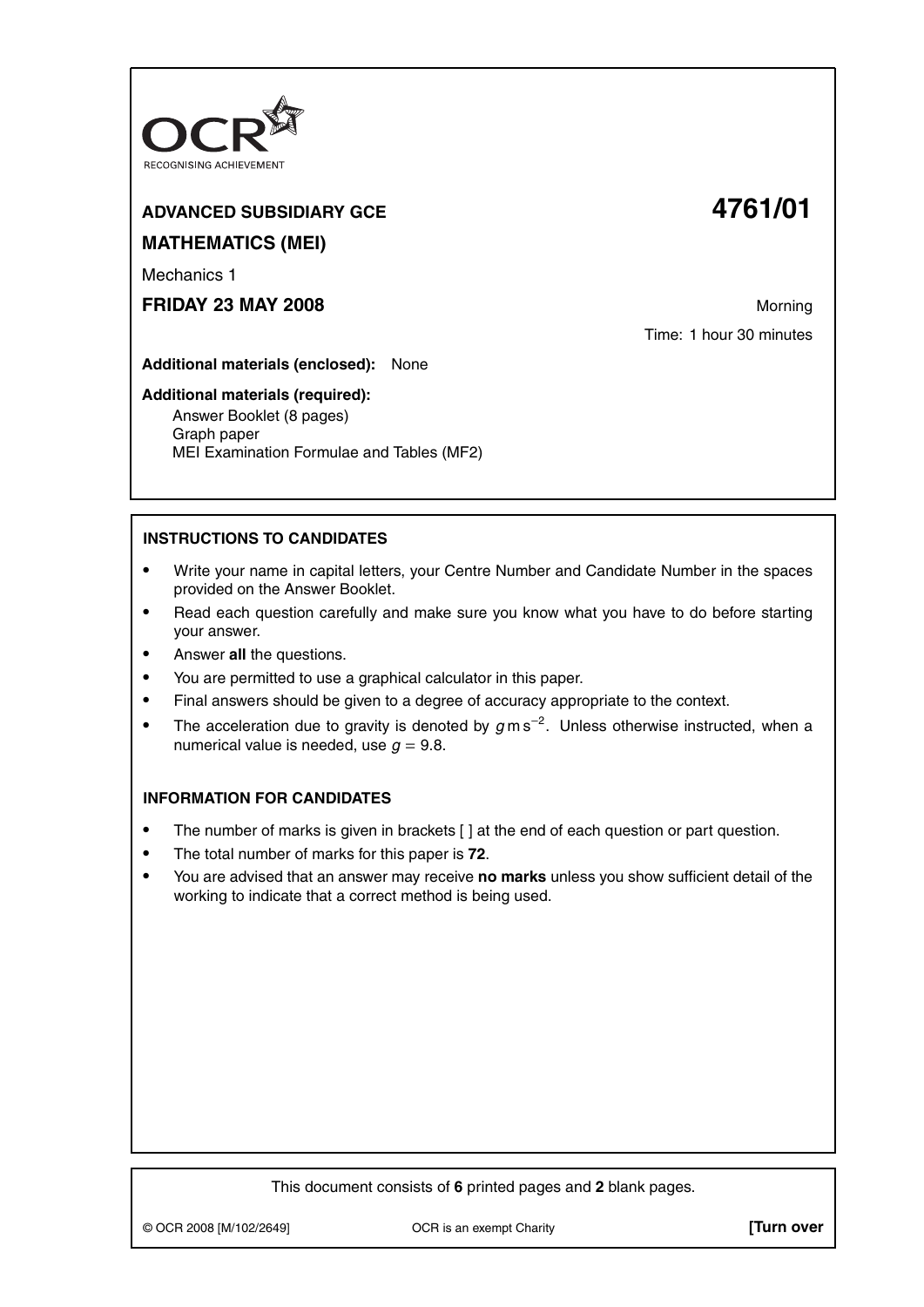#### **Section A** (36 marks)

**1** Fig. 1.1 shows a circular cylinder of mass 100 kg being raised by a light, inextensible vertical wire AB. There is negligible air resistance.



**Fig. 1.1**

- **(i)** Calculate the acceleration of the cylinder when the tension in the wire is 1000 N. [3]
- (ii) Calculate the tension in the wire when the cylinder has an upward acceleration of  $0.8 \text{ m s}^{-2}$ . [2]

The cylinder is now raised inside a fixed smooth vertical tube that prevents horizontal motion but provides negligible resistance to the upward motion of the cylinder. When the wire is inclined at 30° to the vertical, as shown in Fig. 1.2, the cylinder again has an upward acceleration of  $0.8 \text{ m s}^{-2}$ .



**Fig. 1.2**

- **(iii)** Calculate the new tension in the wire. [3]
- **2** A particle has a position vector **r**, where **r** = 4**i** − 5**j** and **i** and **j** are unit vectors in the directions east and north respectively.
	- **(i)** Sketch **r** on a diagram showing **i** and **j** and the origin O. [1]
	- **(ii)** Calculate the magnitude of **r** and its direction as a bearing. [4]
	- **(iii)** Write down the vector that has the same direction as **r** and three times its magnitude. [1]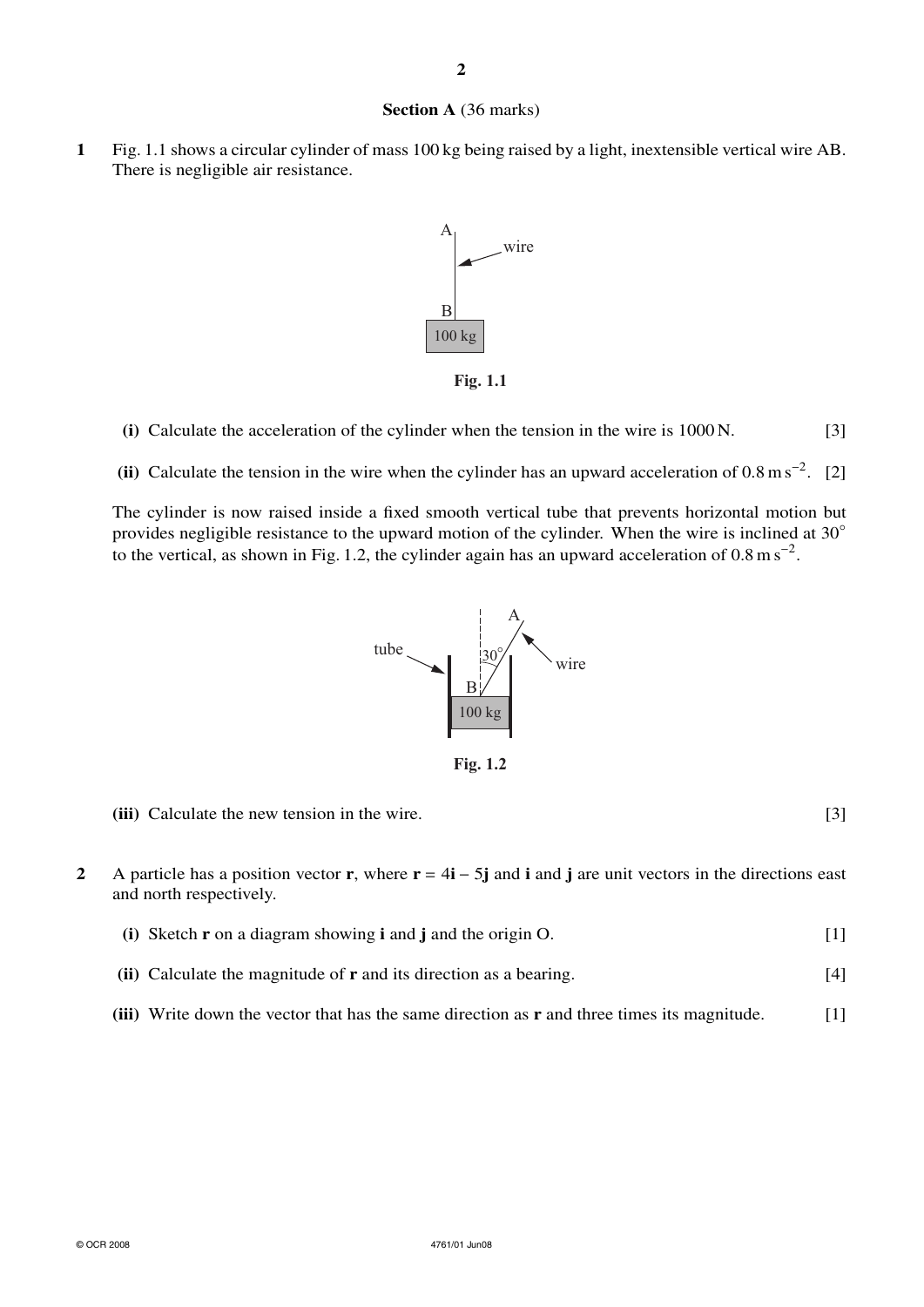- **3** An object of mass 5 kg has a constant acceleration of  $\begin{pmatrix} -1 \\ 2 \end{pmatrix}$  m s<sup>-2</sup> for  $0 \le t \le 4$ , where *t* is the time in seconds.
	- **(i)** Calculate the force acting on the object. [2]

When *t* = 0, the object has position vector  $\begin{pmatrix} -2 \\ 3 \end{pmatrix}$  m and velocity  $\begin{pmatrix} 4 \\ 5 \end{pmatrix}$  m s<sup>-1</sup>.

**(ii)** Find the position vector of the object when  $t = 4$ . [3]

**4**



**Fig. 4**

Particles P and Q move in the same straight line. Particle P starts from rest and has a constant acceleration towards Q of 0.5 m s<sup>-2</sup>. Particle Q starts 125 m from P at the same time and has a constant speed of  $10 \text{ m s}^{-1}$  away from P. The initial values are shown in Fig. 4.

- **(i)** Write down expressions for the distances travelled by P and by Q at time *t* seconds after the start of the motion.  $[2]$
- **(ii)** How much time does it take for P to catch up with Q and how far does P travel in this time? [5]
- **5** Boxes A and B slide on a smooth, horizontal plane. Box A has a mass of 4 kg and box B a mass of 5 kg. They are connected by a light, inextensible, horizontal wire. Horizontal forces of 9 N and 135 N act on A and B in the directions shown in Fig. 5.



**Fig. 5**

Calculate the tension in the wire joining the boxes. [4]

## 6 In this question take  $g = 10$ .

A golf ball is hit from ground level over horizontal ground. The initial velocity of the ball is  $40 \text{ m s}^{-1}$ at an angle  $\alpha$  to the horizontal, where sin  $\alpha = 0.6$  and cos  $\alpha = 0.8$ . Air resistance may be neglected.

- **(i)** Find an expression for the height of the ball above the ground *t* seconds after projection. [2]
- **(ii)** Calculate the horizontal range of the ball. [4]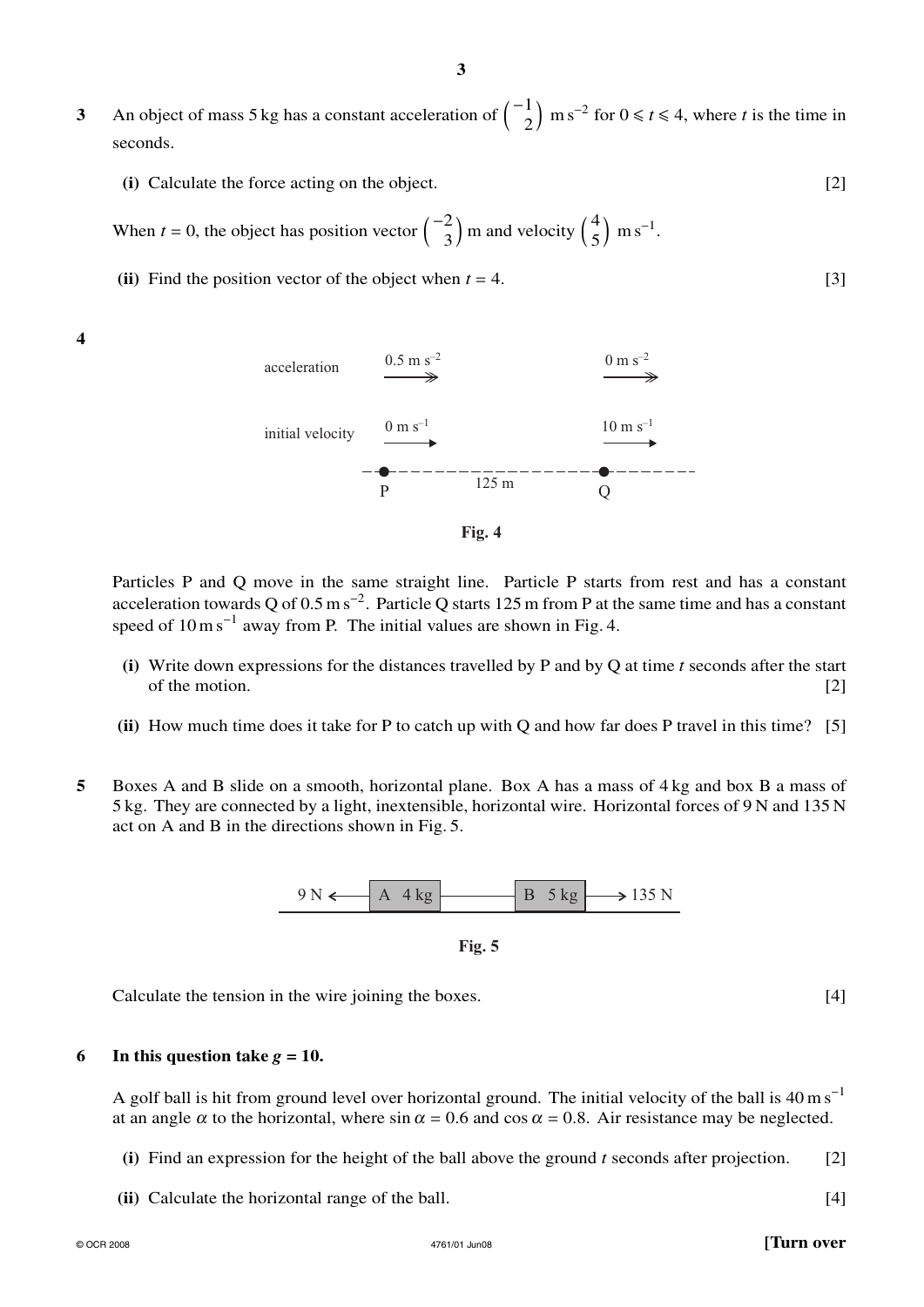#### **4**

## **Section B** (36 marks)



**Fig. 7.1**

A box of mass 8 kg is supported by a continuous light string ACB that is fixed at A and at B and passes through a smooth ring on the box at C, as shown in Fig. 7.1. The box is in equilibrium and the tension in the string section AC is 60 N.

- **(i)** What information in the question indicates that the tension in the string section CB is also 60 N?
- (ii) Show that the string sections AC and CB are equally inclined to the horizontal (so that  $\alpha = \beta$  in Fig. 7.1). Fig. 7.1).  $[2]$
- **(iii)** Calculate the angle of the string sections AC and CB to the horizontal. [5]

In a different situation the same box is supported by two separate light strings, PC and QC, that are tied to the box at C. There is also a horizontal force of 10 N acting at C. This force and the angles between these strings and the horizontal are shown in Fig. 7.2. The box is in equilibrium.



**Fig. 7.2**

**(iv)** Calculate the tensions in the two strings. [8]

[2]

**7**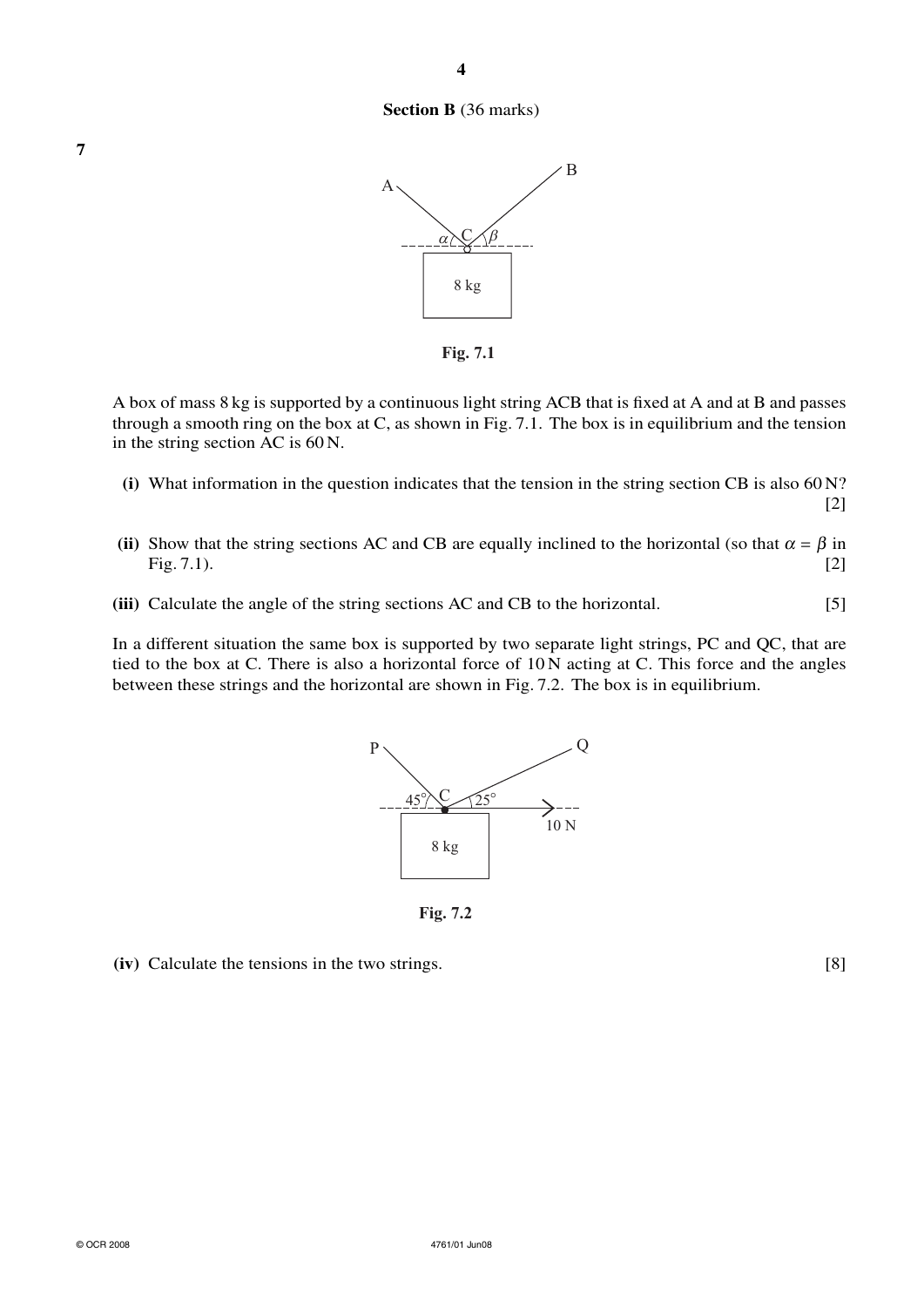**8** The displacement, *x* m, from the origin O of a particle on the *x*-axis is given by

$$
x = 10 + 36t + 3t^2 - 2t^3,
$$

where *t* is the time in seconds and  $-4 \le t \le 6$ .

| (i) Write down the displacement of the particle when $t = 0$ .                                   | $[1]$             |
|--------------------------------------------------------------------------------------------------|-------------------|
| (ii) Find an expression in terms of t for the velocity, $v \text{ m s}^{-1}$ , of the particle.  | $[2]$             |
| (iii) Find an expression in terms of t for the acceleration of the particle.                     | $[2]$             |
| (iv) Find the maximum value of v in the interval $-4 \le t \le 6$ .                              | $[3]$             |
| (v) Show that $v = 0$ only when $t = -2$ and when $t = 3$ . Find the values of x at these times. | $\lceil 5 \rceil$ |
| (vi) Calculate the <i>distance</i> travelled by the particle from $t = 0$ to $t = 4$ .           | $[3]$             |
| (vii) Determine how many times the particle passes through O in the interval $-4 \le t \le 6$ .  | [3]               |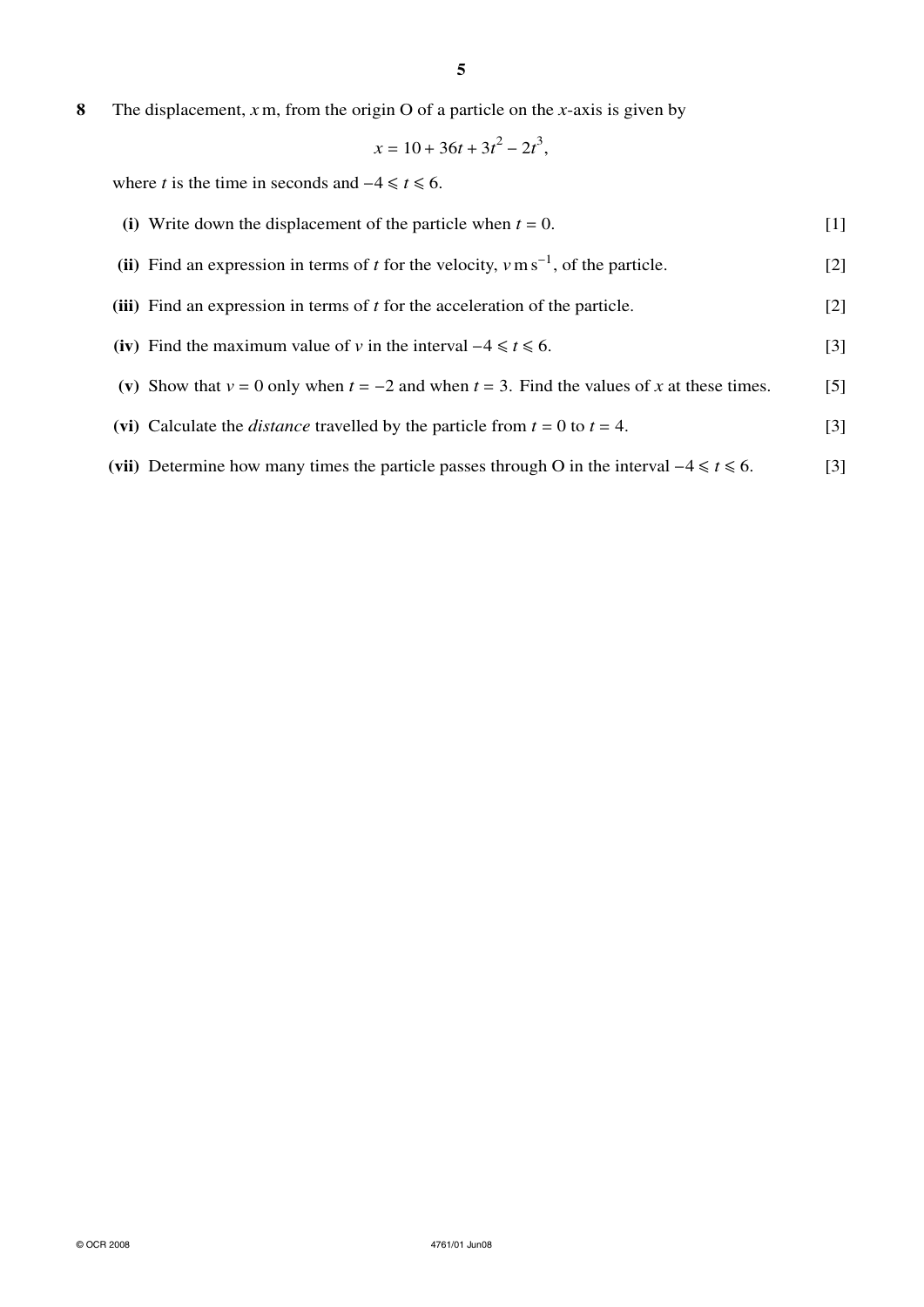## **BLANK PAGE**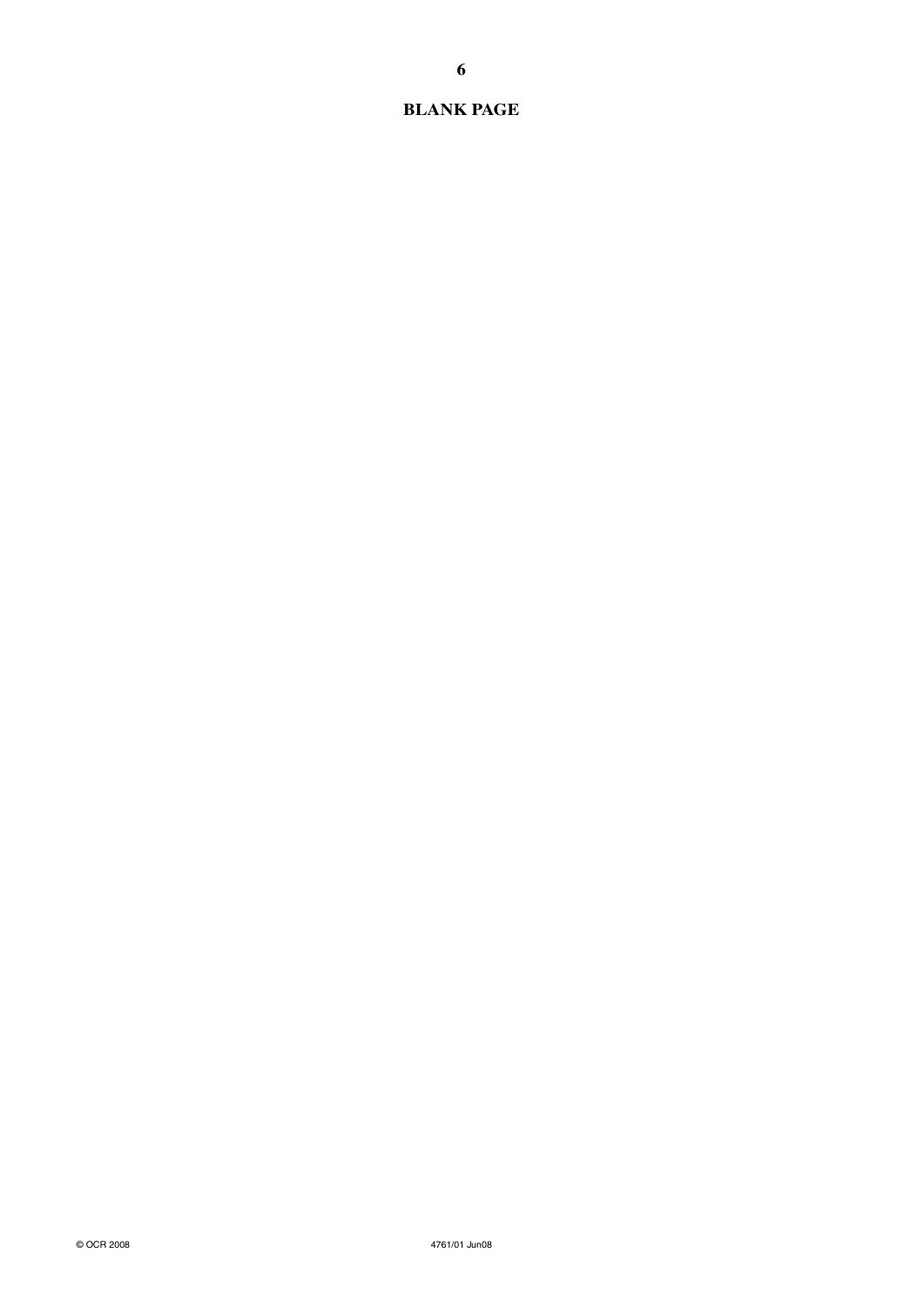# **BLANK PAGE**